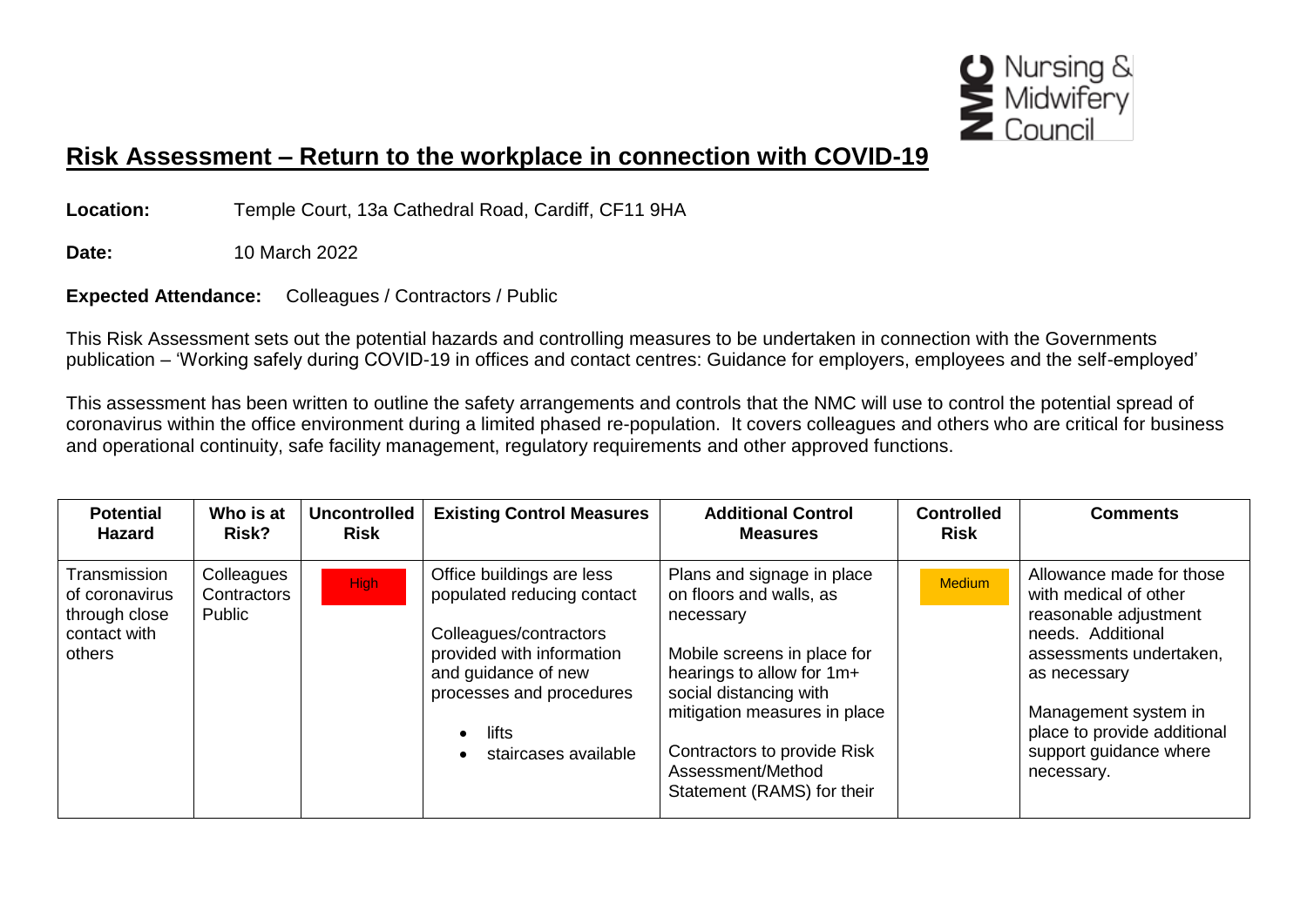|                                                                                                                       |                                     |             |                                                                                                                                                                                                                                                                                                        | works and how this will<br>comply with NMC c-virus<br>procedures, if necessary<br>We will ask all persons in<br>common areas, eg reception<br>to wear face masks                                                                                                                                                         |               | We have additional face<br>visors for those colleagues<br>who wish to use them as<br>additional protection when<br>in contact with multiple<br>persons, eg 'meet and<br>greet' scenario                                     |
|-----------------------------------------------------------------------------------------------------------------------|-------------------------------------|-------------|--------------------------------------------------------------------------------------------------------------------------------------------------------------------------------------------------------------------------------------------------------------------------------------------------------|--------------------------------------------------------------------------------------------------------------------------------------------------------------------------------------------------------------------------------------------------------------------------------------------------------------------------|---------------|-----------------------------------------------------------------------------------------------------------------------------------------------------------------------------------------------------------------------------|
| Transmission<br>of coronavirus<br>through contact<br>with<br>contaminated<br>surfaces - see<br>also Cleaning<br>below | Colleagues<br>Contractors<br>Public | <b>High</b> | Sanitiser gel available at all<br>entrances and exits<br>Sanitiser bacterial wipes<br>available at all desk and<br>other areas to self-clean<br>desks, keyboards, mice<br>phones or other equipment<br>and surfaces<br>Soap and wash hand<br>facilities available at all toilet<br>and tea-point areas | Signage in place, as<br>necessary<br>Colleagues to remove all of<br>their items from desks at the<br>end of each day and store in<br>locker, cupboard, take home,<br>as necessary<br>Colleagues provided with<br>Door Opener device which<br>allows them not to touch lift<br>buttons, door handles etc, if<br>they wish | <b>Medium</b> | Sanitisers to correct alcohol<br>standard<br>Colleagues can use their<br>own personal<br>chromebooks, mice and<br>headsets<br>Used mugs and cutlery<br>cleaned in the dishwasher<br>each day, at the<br>appropriate setting |
| Cleaning                                                                                                              | Colleagues<br>Contractors<br>Public | <b>High</b> | Cleaning to be carried out<br>each evening<br>Day cleaner to concentrate<br>on high use areas, eg door<br>handles, push bars and<br>other common areas etc                                                                                                                                             | Concentration on cleaning of<br>touch points used each day<br>Day cleaner full time in the<br>hearing centre/office                                                                                                                                                                                                      | <b>Medium</b> | Cleaning company on<br>stand-by to undertake deep<br>clean if required, following<br>c-virus incident<br>Cleaning company<br>undertaking their own risk<br>assessment                                                       |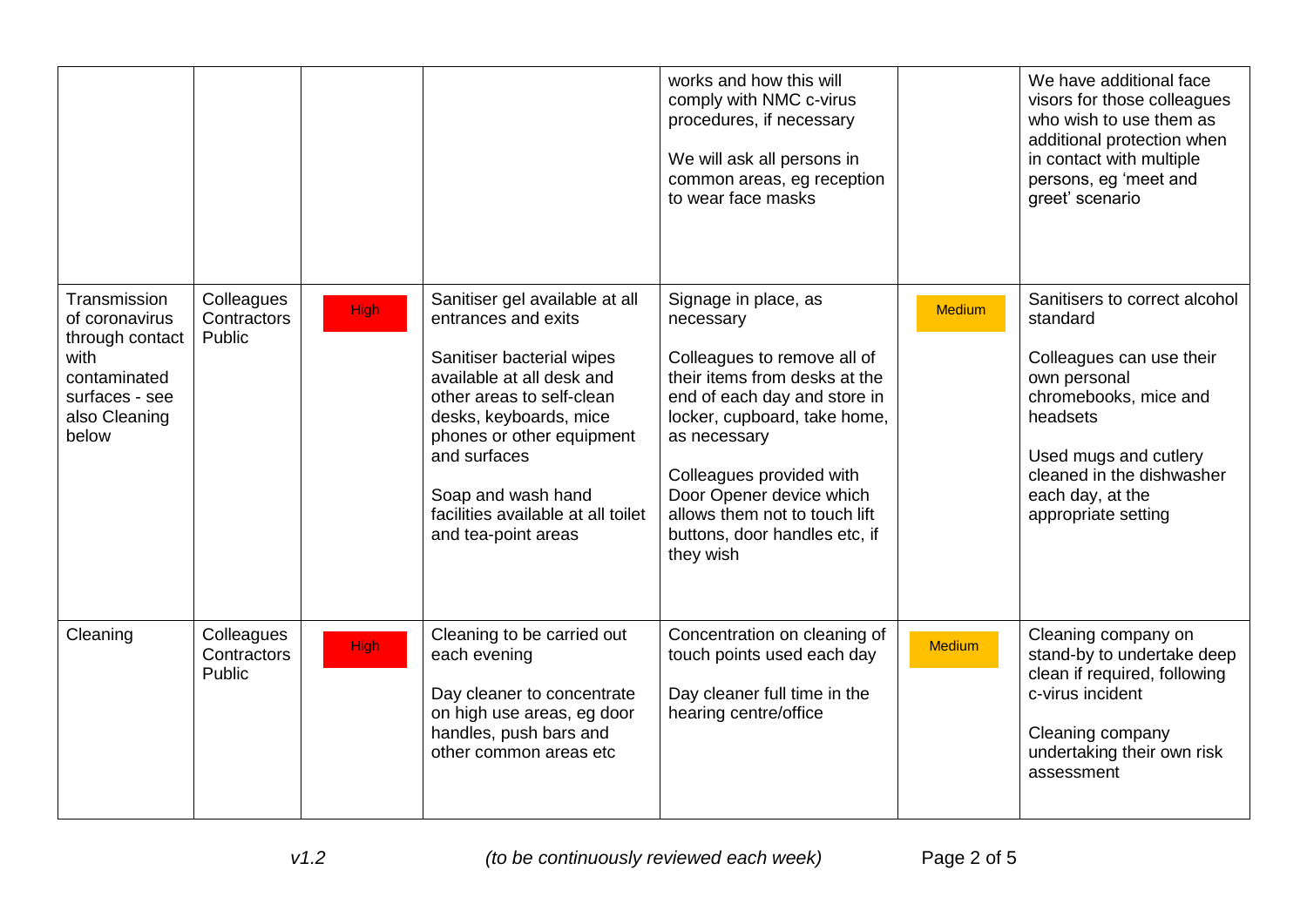| Environmental                        | Colleagues<br>Contractors<br>Public | Low         | Plant, mechanical and<br>electrical systems continue<br>to be under a planned<br>preventative maintenance<br>programme including filter<br>changes and water testing                                                               | Where there is a centralised<br>ventilation system that<br>removes and circulates air to<br>different rooms, turn off<br>recirculation and use a fresh<br>air supply. (HSE guidance -<br>shared with maintenance<br>contractor) | Low |                                                                                                                               |
|--------------------------------------|-------------------------------------|-------------|------------------------------------------------------------------------------------------------------------------------------------------------------------------------------------------------------------------------------------|---------------------------------------------------------------------------------------------------------------------------------------------------------------------------------------------------------------------------------|-----|-------------------------------------------------------------------------------------------------------------------------------|
| Mixing with<br>other tenants         | Colleagues<br>Contractors<br>Public | Low         | Liaison with Building<br>Manager                                                                                                                                                                                                   | Access to reception areas,<br>lifts, stairs and other<br>protocols                                                                                                                                                              | Low | This is a shared building<br>with multiple tenant all have<br>been made aware of<br>building protocol by Office<br>Space team |
| Security &<br>Safety -<br>External   | Colleagues<br>Contractors<br>Public | High        | A leased floor space in<br>managed building<br>Solid wall and glazed<br>windows<br>Glazed front entrance<br>Access control points to<br>external doors - when guard<br>not in place<br>CCTV in operation covering<br>all entrances | In the event of serious<br>incident - dial 999 and ask<br>for the Police                                                                                                                                                        | Low | Main entrance doors to<br>remain shut at all times until<br>public allowed access                                             |
| Security &<br>$Safety -$<br>Internal | Colleagues<br>Contractors<br>Public | <b>High</b> | All staff have access<br>control/ID passes and<br>lanyards. Contractors<br>issued as necessary and<br>supervised                                                                                                                   | In the event of serious<br>incident - dial 999 and ask of<br>the Police                                                                                                                                                         | Low |                                                                                                                               |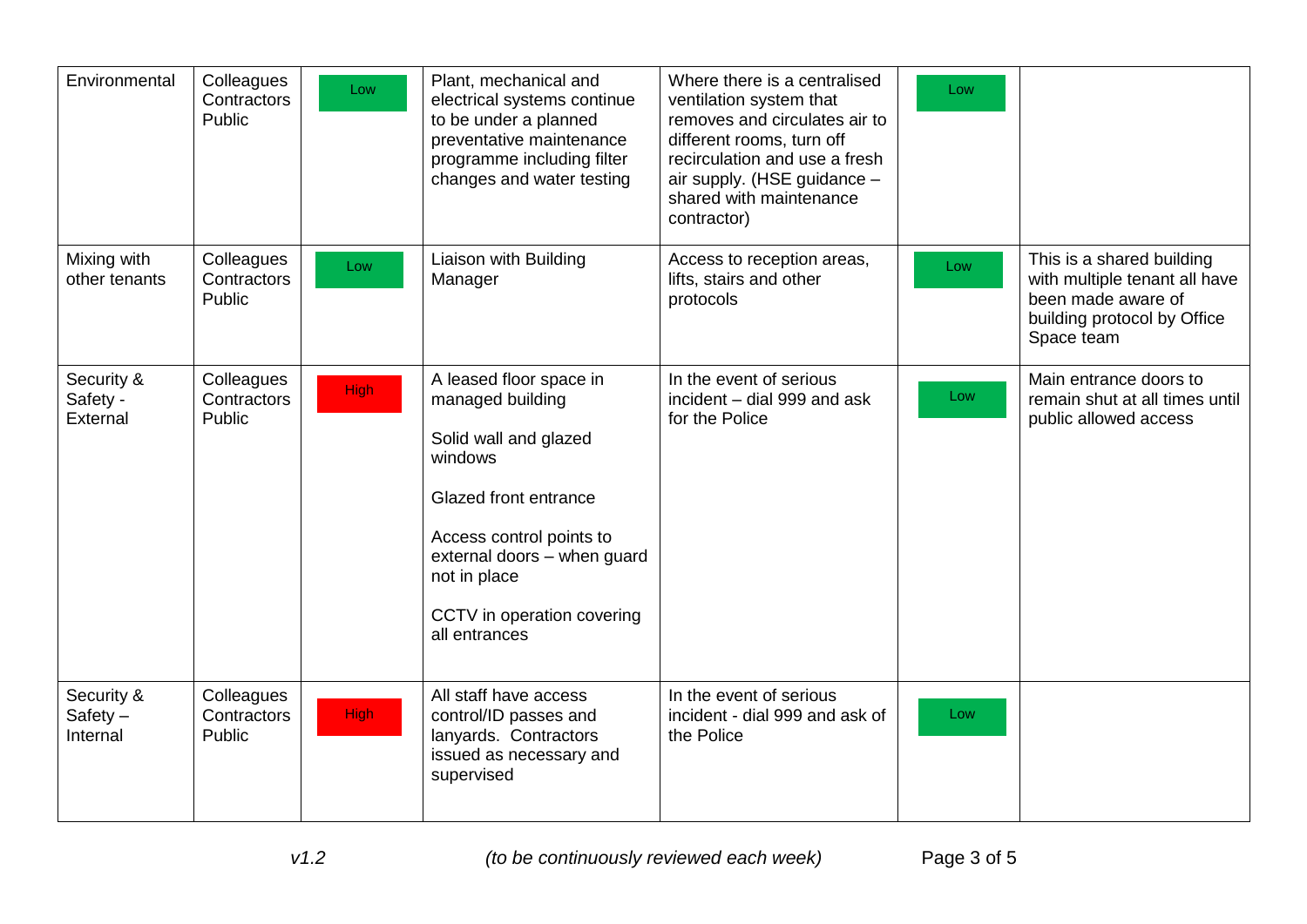|                                                |                                     |               | Access control points into<br>main lift lobby managed by<br>landlord<br>CCTV in operation covering<br>main lobby areas and office<br>entrance and exits                                                               |                                                                                                                                                                                                                                       |               |                                                                                                                                                                                                                                                              |
|------------------------------------------------|-------------------------------------|---------------|-----------------------------------------------------------------------------------------------------------------------------------------------------------------------------------------------------------------------|---------------------------------------------------------------------------------------------------------------------------------------------------------------------------------------------------------------------------------------|---------------|--------------------------------------------------------------------------------------------------------------------------------------------------------------------------------------------------------------------------------------------------------------|
| Medical issue /<br>injury<br>c-virus isolation | Colleagues<br>Contractors<br>Public | <b>Medium</b> | First Aider box in reception<br>and main office areas<br>Spare room to be used as<br>isolation room, if necessary                                                                                                     | If serious medical issue /<br>injury - dial 999 and ask for<br>an ambulance<br>(NMC address above)<br>For other non-emergency<br>issues - dial 111 NHS<br>Helpline                                                                    | Low           | Nearest hospital with A&E:<br><b>Cardiff Royal Infirmary</b><br>Glossop Rd, Cardiff CF24<br>OJT<br>+442920492233                                                                                                                                             |
| Welfare                                        | Colleagues<br>Contractors<br>Public | <b>Medium</b> | Male, Female and Disabled<br>toilet facilities on each floor<br>Baby Changing facility on<br>ground floor                                                                                                             | Social distancing to be<br>undertaken                                                                                                                                                                                                 | Low           | Signage on doors and<br>walls, as necessary                                                                                                                                                                                                                  |
| Fire /<br>Emergency<br>Evacuation              | Colleagues<br>Contractors<br>Public | <b>High</b>   | Existing fire/emergency<br>evacuation procedures in<br>place<br>Check colleagues and other<br>persons that have a<br><b>Personal Emergency</b><br>Evacuation Plan (PEEP) and<br>review in line with new<br>procedures | Fire wardens to check floor<br>to ensure that they are clear<br>and report to muster/<br>evacuation point<br>Remind colleagues of<br>fire/emergency evacuation<br>procedures<br>Soap, sanitiser gel and<br>wipes available, as above, | <b>Medium</b> | At time of emergency<br>evacuation, 2m social<br>distancing may be not be<br>undertaken to allow for a<br>safe and timely evacuation<br>of the building<br>Reduced level of<br>occupancy will allow for<br>traffic routes out of the<br>office to be quieter |